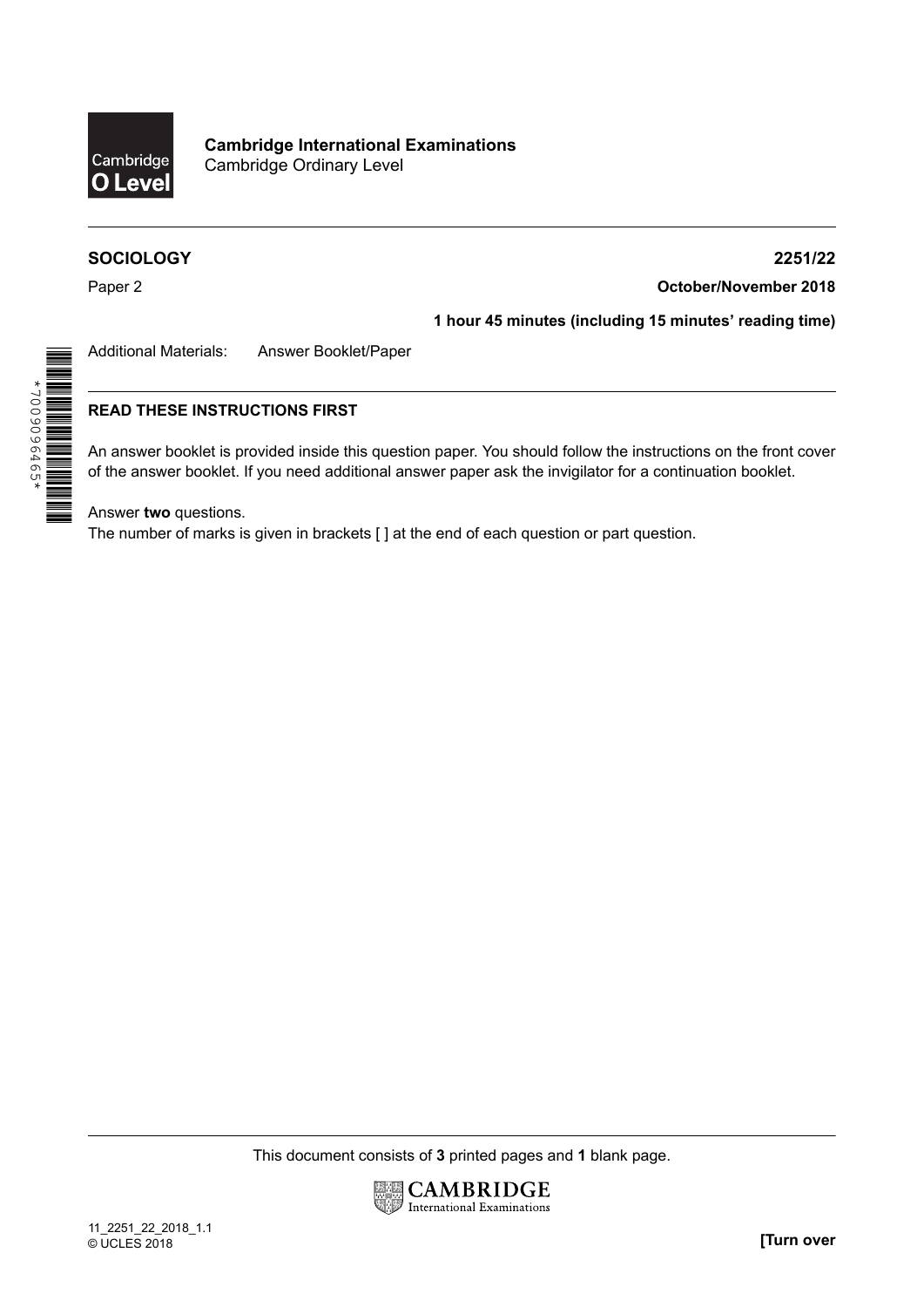#### Answer **two** questions.

#### **Section A: Family**

Alternatives to marriage, such as civil partnerships, mean the family continues to change. Different cultures have different norms so family structures and roles are diverse. For some, the family is still a patriarchal institution. **1**

| (a) | What is meant by the term 'civil partnerships'?                                       | [2] |
|-----|---------------------------------------------------------------------------------------|-----|
| (b) | Describe two ways feminists think the family is patriarchal.                          | [4] |
| (c) | Explain how family life can vary cross-culturally.                                    | [6] |
| (d) | Explain why there is a growth of joint conjugal roles in modern industrial societies. | [8] |
| (e) | To what extent are grandparents important to the family today?                        | 151 |

#### **Section B: Education**

Different social groups vary in their educational achievement. Whilst there are policies and initiatives to promote equality and social mobility, they do not help everybody. For some, education does not improve a person's life chances. **2**

| (a) | What is meant by the term 'social mobility'?                                                            | $[2]$ |
|-----|---------------------------------------------------------------------------------------------------------|-------|
| (b) | Describe two ways that schools socially control pupils.                                                 | [4]   |
| (C) | Explain how positive discrimination can improve the educational achievement of some social<br>groups.   | [6]   |
|     | (d) Explain why education is necessary in modern industrial societies.                                  | [8]   |
| (e) | To what extent do social factors, such as gender, determine an individual's educational<br>achievement? | [15]  |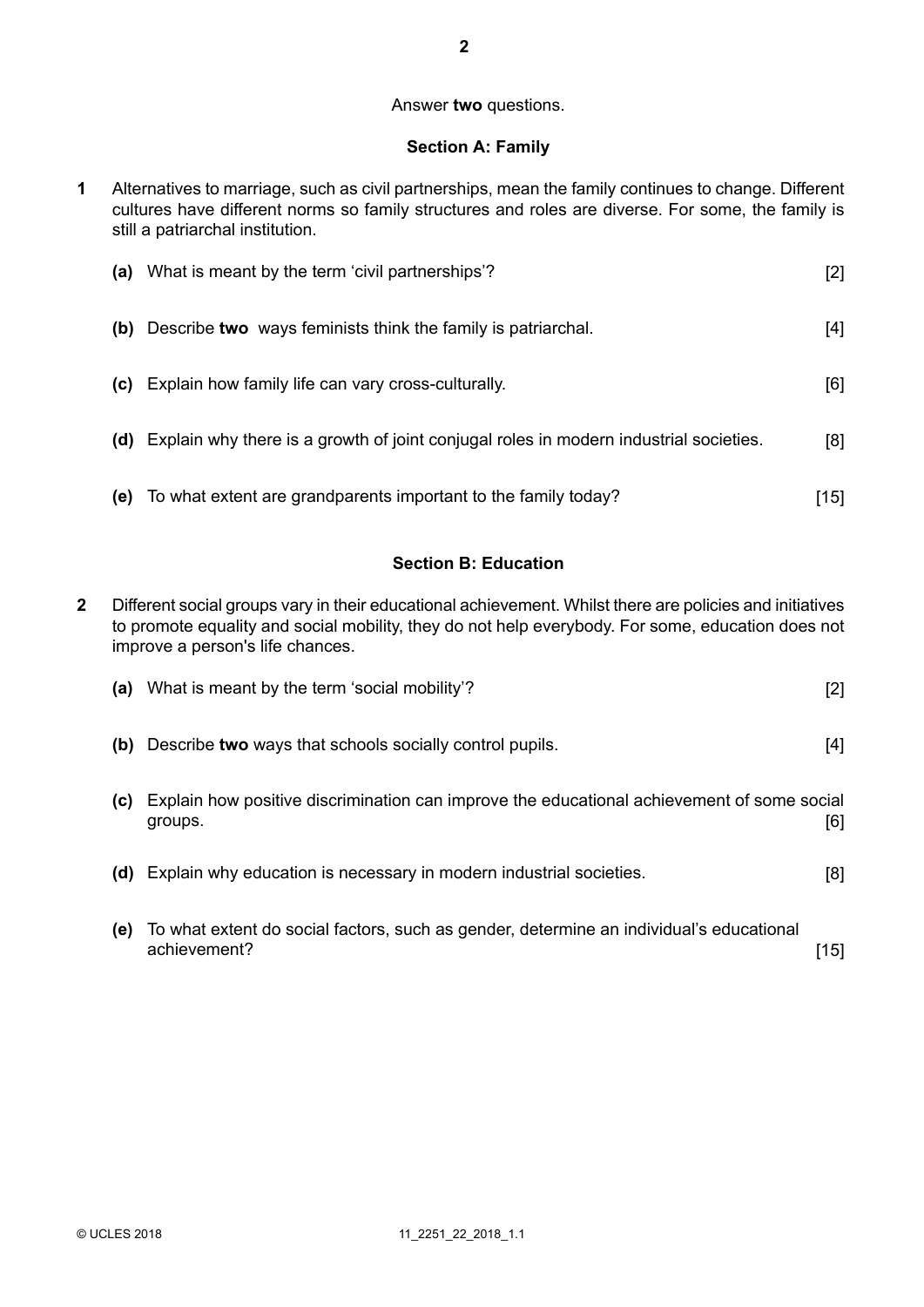## **Section C: Crime, deviance and social control**

There are different ways that sociologists can measure crime, for example self-report studies. However using these measurements to explain why people commit crime causes much debate. Some sociologists argue that crime is committed because people experience a lack of status in society, other sociologists blame the police and the way they behave.

| 3 | (a) | What is meant by the term 'self-report studies'?                                               | $[2]$ |
|---|-----|------------------------------------------------------------------------------------------------|-------|
|   |     | (b) Describe two examples of how crime and deviance are relative.                              | [4]   |
|   |     | (c) Explain how the police enforce the law.                                                    | [6]   |
|   |     | (d) Explain why informal methods of social control may deter people from committing crime. [8] |       |
|   | (e) | To what extent can crime be explained by an individual's lack of status in society?            | [15]  |

#### **Section D: Media**

The media is a secondary agent of socialisation and an agent of social control. Gate-keeping and the roles of owners, editors and journalists are all issues that sociologists such as Marxists consider. Sociologists are also interested in the difference between traditional and new media.

| 4 |     | (a) What is meant by the term 'gate-keeping'?                                     | [2]   |
|---|-----|-----------------------------------------------------------------------------------|-------|
|   | (b) | Describe two differences between traditional and new media.                       | $[4]$ |
|   |     | (c) Explain how the media shape values, attitudes and behaviour.                  | [6]   |
|   |     | (d) Explain why Marxists criticise media content.                                 | [8]   |
|   | (e) | To what extent are media representations of minority ethnic groups stereotypical? | [15]  |